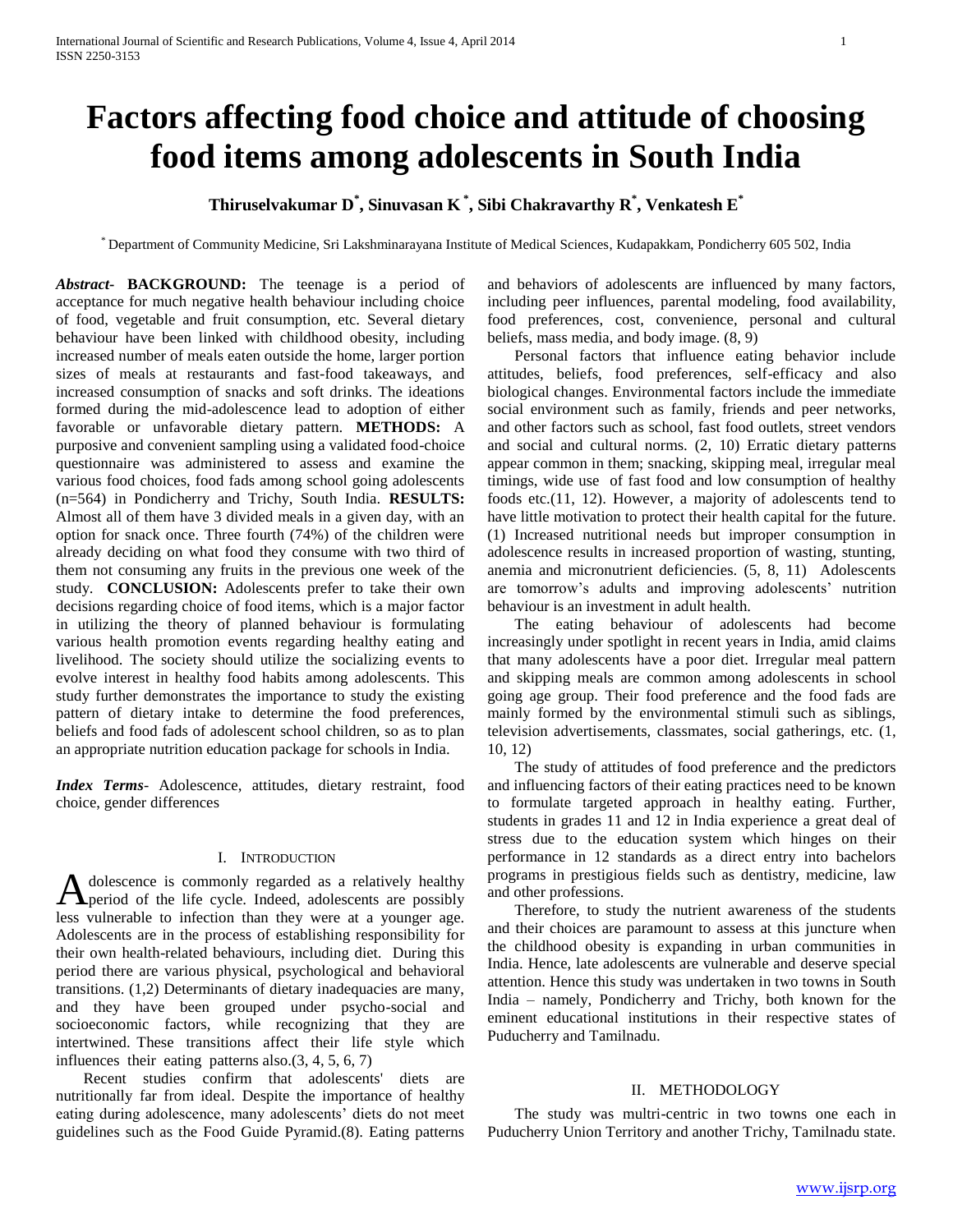All students from the two schools -  $11<sup>th</sup>$  standard and  $12<sup>th</sup>$ Standard (Higher secondary students) between the ages of 15 to 17 were invited to participate. Teachers distributed the parental consent forms to parents via students asking permission for their child to participate in the study. After obtaining parental consent for 546 students, the researchers in the presence of the teachers administered the survey questionnaire during class hours.

 Prior to the conduct of the survey among the adolescents from the two selected schools, as a part of its development, the questionnaire was pretested among students from a different higher secondary school (n=50) and modified for clarity and language based on the feedback of the students.

 In the self- administered questionnaire, involved the use of a quantitative based questionnaire for the purpose of assessing food intake, food choice and their ideations regarding healthy foods of adolescents actual practice of food intake, barriers perceived by them for healthy food intake, food preferences , health beliefs and misconceptions.

 The data were analysed using SPSS version 13.0 for frequencies and proportions.

#### III. RESULTS AND DISCUSSION

#### **Characteristics of the sample**

 A total of 564 students were surveyed, with equal representation from both the genders. Almost equal number of students in both the standards and grades were interviewed. (Table 1)

|  | <b>Table 1: Demographic characteristics</b> |  |  |  |
|--|---------------------------------------------|--|--|--|
|--|---------------------------------------------|--|--|--|

|            |             | n (%)      |  |
|------------|-------------|------------|--|
| Sex        | Male        | 282(50.0)  |  |
|            | Female      | 282(50.0)  |  |
|            | $11^{th}$   | 281 (50.2) |  |
| Year level | standard    |            |  |
|            | $12^{th}$   | 283 (49.8) |  |
|            | standard    |            |  |
| Town       | Pondicherry | 235 (41.7) |  |
|            | Trichy      | 326 (57.8) |  |

### **Concept of 'healthy food intake'**

 Almost all of them have 3 divided meals in a given day, with an option for snack once. Only two third (65%) ate breakfast regularly. 'Healthy food intake' was believed to be consumption of fruits and vegetables regularly. However, two third of the adolescents did not consume any fruits in the last week before the survey and only 10 percent had consumed on more than 3 days in the last week. One point to be further noted that only 5% felt that is fairly difficult to consume fruits or vegetables in their regular diet and 70% felt that it is easier for them to consume fruits or vegetables regularly. More than 60 percent of adolescent school children feel that all healthy foods should be tasteful. So it is possible to intervene at this age group to improve the nutrition among them.

 It was surprising to note that 45% of students irrespective of gender difference felt that it is healthy to eat outside food. On the contrary, 60 % agree with the fact that consumption of outside food has higher risk of food poisoning.

 This provides a direct measure of sense of indecisiveness among the adolescents between 'taste' and 'healthy food'. Another variable to consider is that more than sixty percent of the adolescents do decide to order only "half portion" of what they usually eat at home, while they have to eat out. Hence there is a clear ' perception' and 'practice' difference regarding eating healthy foods or snacks among adolescents. Among adolescents food decisions are often based on emotion rather than rational thought (2). Significant difference was observed between their perception and actual consumption and consumed healthy foods being imposed by their parents. (4). Dodson et al from the Minnesota Study among adolescents has observed that ' food appearance' and 'taste' govern the choice among adolescents rather than healthy nature of the food item. (2, 4)

#### **Food preferences and attitudes**

 One –fourth of the students (23.8%) were snacking four times or more in a given day. Only two third (65%) ate breakfast regularly while selecting a snack most adolescents (82%) choose tastiness over nutritiousness. They consume or prefer or often choose salty, crunchy foods as snacks over healthier alternatives. More frequent snacking reported among boys than girls in this study and the reason quoted being because of hunger of having missed important meals. The most important factor they consider while buying any snacks is tastiness. Only 15% felt that the healthy nature of the snacks matters for them. Studies among Minnesota adolescents also showed that snacks were eaten despite the awareness of their health consequences. (2)

 The points that 18% snack or take a meal or snack every 3 hours points the direction of predisposition to the risk of overweight or obesity which could be compounded by the stress of higher secondary syllabus. Three fourth (74%) of the children were already deciding on what food they consume, a major factor to consider in theory of planned behavior model to bring about any change in the food choice behaviour among adolescents. (Figure 1)

#### **Influences of peer, parents, parties and functions**

 Fifty percent of the adolescents agreed to the fact they often eat too much on socializing events or functions. Only 18 percent of children were able to control themselves from consuming too much of chocolates, sweets, savories or snacks. More than 55 percent of adolescents could often decide on what food they consume in the weekends, however most of them are not able to decide at home. While these adolescents often experience a higher level of autonomy compared to younger children, their parents continue to play a key role in setting boundaries and supporting healthy lifestyle choices. Only 18 percent of children were able to control themselves from consuming too much of chocolates, sweets, savories or snacks. Fifty percent of the adolescents agreed to the fact they often eat too much on socializing events or functions. Only around 20 percent of them feel that the food preference is dependent of the family members or people whom they live with currently.